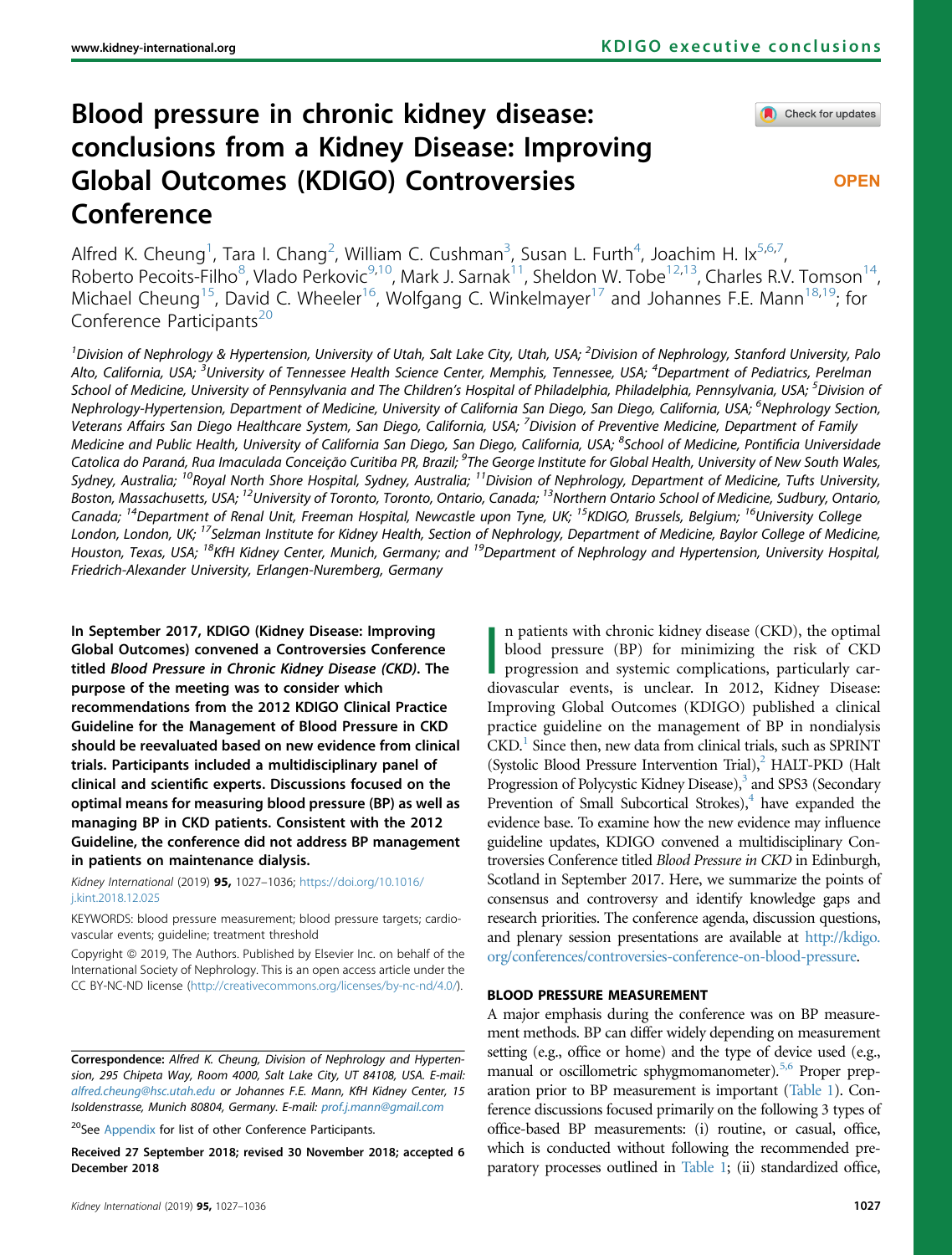## <span id="page-1-0"></span>Table 1 | Preparations for blood pressure measurement

#### Office or home $7-9$  $7-9$

- No talking or use of smartphone during the procedure
- No exercise, nicotine, or caffeine for at least 30 minutes prior to measurement
- Remove clothing covering location of cuff Seated comfortably with legs uncrossed and back and arm supported for at least 5 minutes prior to measurement
- Verify cuff size is correct

 Middle of the cuff should be placed at the level of the right atrium Automatic oscillometric measurements<sup>10,11</sup>

Average of 2–5 measurements at intervals of 1–2 minutes

which adheres to these processes but is performed with a manual technique; and (iii) automated oscillometric office, which includes a 5-minute rest followed by a series of 2 to 3 BP measurements that are averaged, as described, for example, in the SPRINT protocol.<sup>12</sup> Two types of out-of-office BP measurements were discussed: (i) home automated oscillometric, and (ii) 24-hour ambulatory. Pulse wave velocity and central aortic BP measurements were felt to be outside the scope of the conference. Non-cuff-based BP measurements are not sufficiently validated to guide practice<sup>13</sup> and were not discussed.

## Comparisons of different types of BP measurements

Casual office BP is generally 5–10 mm Hg higher than both standardized office and automated oscillometric office BP,<sup>[14,15](#page-7-0)</sup> whereas standardized office BP measurements are generally similar to those of automated oscillometric office  $BP<sup>14</sup>$  $BP<sup>14</sup>$  $BP<sup>14</sup>$  Casual office BP is often higher than awake ambulatory BP; in contrast, standardized office BP may be lower than awake ambulatory  $BP<sup>14</sup>$  $BP<sup>14</sup>$  $BP<sup>14</sup>$  In a subset of participants in the intensive treatment arm of the SPRINT study, mean automated office systolic blood pressure (SBP) was 119 mm Hg, whereas mean awake ambulatory SBP was 126 mm Hg. $^{16}$  $^{16}$  $^{16}$  The differences in BP obtained using different types of measurements in CKD appear similar to those in the general population, but the available data are limited.<sup>[6](#page-7-0)</sup> The differences between methods as discussed are population means; in the individuals, those differences may vary drastically. Therefore, establishing conversion factors to translate a casual BP value into a standardized BP value is difficult.

### Out-of-office BP measurements

Out-of-office BP measurement is required to diagnose white-coat hypertension (elevated office BP with controlled out-of-office BP) and masked hypertension (controlled office BP with elevated outof-office BP; Figure 1). The prevalence of white-coat hypertension in patients with CKD from several countries ranges from 2% to 41%[,5,18](#page-7-0)–<sup>24</sup> and the prevalence of masked hypertension ranges from 6% to 51%.<sup>5,18,19,21-25</sup> Ambulatory BP provides important information on nocturnal BP. Patients with CKD are more likely to have an absence or even a reversal of normal nocturnal dipping, with prevalence ranging from 14% to  $75\%$ ,<sup>[18,20-22,26](#page-7-0)</sup> which appears to increase with decreasing kidney function.<sup>31</sup>

In CKD, out-of-office BP may better predict kidney disease progression and cardiovascular events than office

| Home or ambulatory BP | Normal office BP<br>High home or<br>ambulatory BP<br><b>Masked</b><br>hypertension | High office BP<br>High home or<br>ambulatory BP<br><b>Sustained</b><br>hypertension |
|-----------------------|------------------------------------------------------------------------------------|-------------------------------------------------------------------------------------|
|                       | Normal office BP<br>Normal home or<br>ambulatory BP                                | High office BP<br>Normal home or<br>ambulatory BP                                   |
|                       | <b>Sustained</b><br>normotension                                                   | <b>White coat</b><br>hypertension                                                   |
| lffice BP             |                                                                                    |                                                                                     |

Figure 1 | Classification of patients based on the comparison of office blood pressure (BP) with home or ambulatory BP levels in untreated individuals. Large randomized trials with hard clinical outcomes have primarily targeted office BP values; therefore, clinical benefits of targeting home or ambulatory BP values are still unclear. Modified from Parati G, Ochoa JE, Bilo G, et al. Hypertension in chronic kidney disease part 1: out-of-office blood pressure monitoring: methods, thresholds, and patterns. Hypertension. 2016;67:1093–1101. Available at: [https://www.](https://www.ahajournals.org/doi/full/10.1161/HYPERTENSIONAHA.115.06895) [ahajournals.org/doi/full/10.1161/HYPERTENSIONAHA.115.06895.](https://www.ahajournals.org/doi/full/10.1161/HYPERTENSIONAHA.115.06895) Accessed February 22, 2019.<sup>[17](#page-7-0)</sup> Copyright  $\odot$  2016 American Heart Association, Inc.

BP.[18,20,23,24,27,35](#page-7-0)–<sup>50</sup> Nocturnal BP can be treated specifically but whether this strategy improves clinical outcomes is unclear. In an 8-week, uncontrolled study of 32 nondipping patients with CKD, shifting 1 antihypertensive drug from morning to evening restored normal nocturnal dipping in 88% of patients.<sup>[51](#page-8-0)</sup> However, this study has yet to be replicated in a larger cohort with longer follow-up.

No adequately-powered randomized controlled trials (RCTs) of BP control on clinical outcomes have targeted ambulatory or home BP in the CKD or general adult population. The sample size needed and the complexity of such a trial<sup>52</sup> raise questions about its feasibility. In addition, in many regions of the world, home BP or ambulatory BP monitoring are impractical.

#### Other BP variabilities

Orthostatic hypotension is usually defined as a decrease in SBP of at least 20 mm Hg or a decrease in diastolic BP (DBP) of at least 10 mm Hg within 3 minutes of standing up. $53$ Orthostatic hypertension is usually defined as a rise in SBP of at least 20 mm Hg when standing. Estimates based on SPRINT study data indicate that among older, hypertensive patients, 5% have orthostatic hypotension and 5% have orthostatic hypertension.<sup>[54](#page-8-0)</sup> Both groups carry an increased risk of cardiovascular events, as evidenced by multiple cohort studies.<sup>55–[57](#page-8-0)</sup>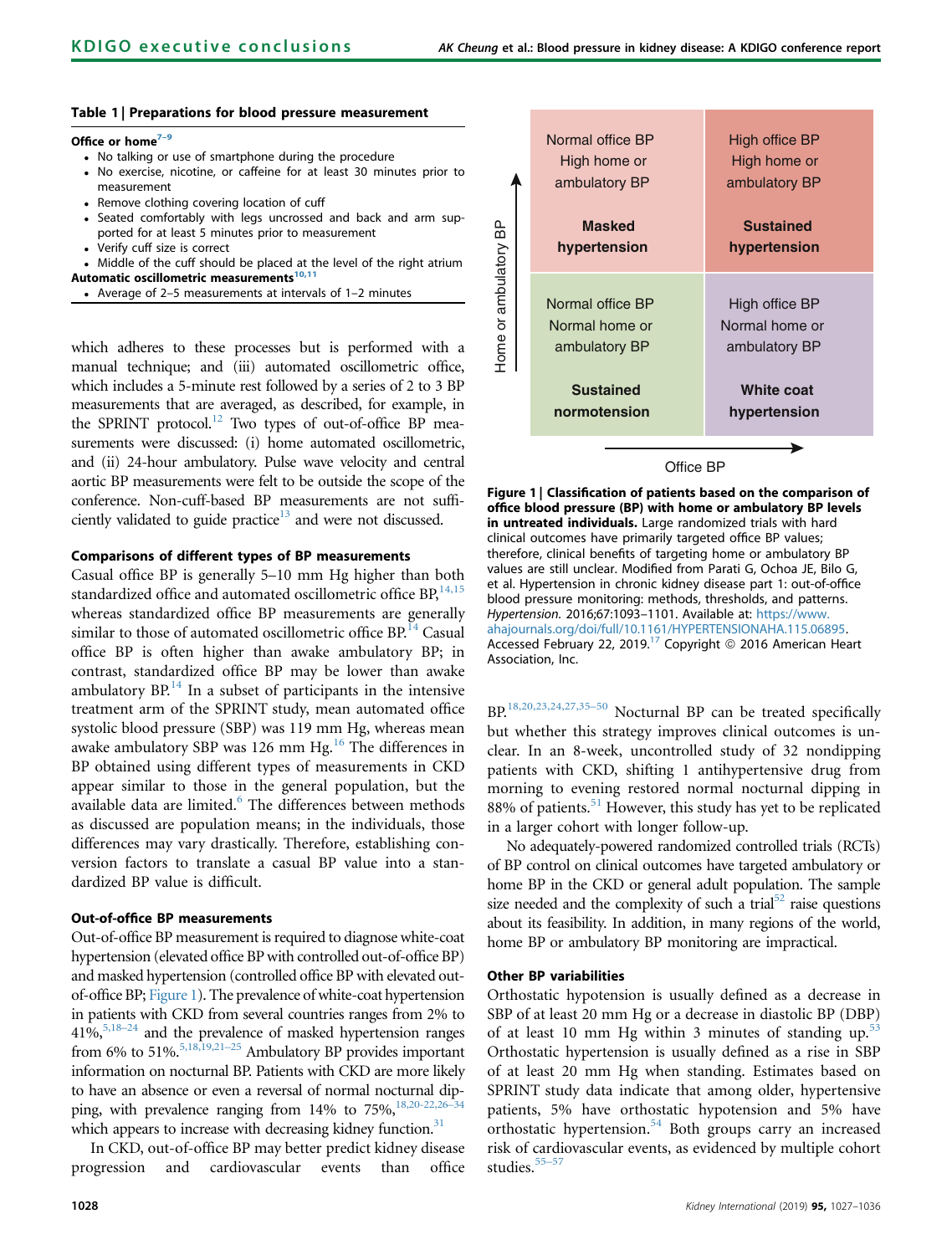BP can vary in the short term (minute-to-minute), medium term (day-to-day), or longer term (visit-to-visit variability, VVV). More advanced CKD is associated with higher VVV of  $SBR<sup>58</sup>$  and higher VVV in CKD is associated with adverse cardiovascular outcomes, adverse renal outcomes, and death. In a study of 114,900 patients with CKD,<sup>[58](#page-8-0)</sup> higher VVV of SBP, independent of absolute levels of SBP, was associated with higher rates of heart failure, hemorrhagic stroke, and death. Despite the prognostic information provided by VVV of SBP, conference participants felt that its use in the clinical setting or as a target of therapy remains unclear.

#### Conclusions and ongoing controversies in BP measurement

Conference participants suggested that the future guideline work group should explicitly state which BP measurements should be used to diagnose and manage BP in CKD. Standardized office BP measurement is rarely performed in clinical practice.<sup>7</sup> Given that casual BP tends to provide higher values than other techniques, but more standardized techniques are often used in RCTs targeting BP, conference participants urged the future guideline work group to consider whether office BP should be measured using an automated oscillometric device with the appropriate preparations, as outlined as [Table 1](#page-1-0).

Conference participants also encouraged exploration of the evidence on out-of-office BP measurements in conjunction with office BP measurements in an updated guideline. More data are also needed regarding whether abnormal diurnal BP patterns can be restored in patients with CKD, and whether this strategy would improve clinical outcomes.

# MANAGING BLOOD PRESSURE IN CKD PATIENTS WITH AND WITHOUT DIABETES

## Salt intake

Lifestyle, including diet, is an integral component of BP management. Conference participants indicated that Recommendation 2.3.2 on salt intake (Chapter 2 of the 2012 KDIGO BP Guideline<sup>1</sup>) should be reviewed to identify new evidence specific to people with CKD, as debate about optimal salt intake in the general population is ongoing.<sup>[59](#page-8-0)</sup> The conference participants questioned whether a level 1C recommendation is too strong based on the current evidence.<sup>[60,61](#page-8-0)</sup>

## Therapeutic thresholds and targets of BP

In light of new research findings, especially from SPRINT, each recommendation in the 2012 BP guideline regarding BP diagnosis thresholds and treatment targets<sup>[1](#page-7-0)</sup> should be considered for revision. Whether separate recommendations are needed for diabetes mellitus and non-diabetes mellitus, and for different levels of albuminuria, depends in large part on where the threshold is set for lower-risk patients. For example, if the threshold is SBP <120 mm Hg for all patients, separate recommendations for higher-risk individuals would not be needed.

The extent to which SPRINT findings can and should be applied to persons with CKD G3b-G4 was debated.

Impairment in the glomerular filtration rate (GFR) and albuminuria levels in the CKD subgroup in SPRINT were moderate (mean estimated GFR [eGFR] 48 ml/min per 1.73 m<sup>2</sup>; mean urinary albumin-to-creatinine ratio 81 mg/g). It is unclear if the benefits and risks observed in SPRINT are applicable to patients with more advanced CKD or those with severely increased albuminuria, especially given that proteinuria >1 g/d was an explicit exclusion criterion in SPRINT. Indeed, a post hoc analysis of SPRINT suggested that the balance of risk and benefit from intensive BP lowering depended on the severity of CKD, with no apparent net benefit among patients with eGFR <45 ml/min per 1.73 m<sup>2</sup>, a relatively small subgroup.<sup>62</sup>

There is biological basis for the potential unfavorable risk/ benefit ratio of intensive SBP lowering in advanced CKD. Those patients frequently have increased arterial stiffness and increased pulse pressure.<sup>[63](#page-8-0)</sup> Antihypertensive therapy could excessively decrease DBP, thus compromising coronary blood flow, although no RCT evidence of increased risks of myocardial infarction or heart failure at lower BP targets has been identified.<sup>64,65</sup> In fact, a recent post hoc analysis of SPRINT data showed no evidence that the cardiovascular benefits of intensive SBP lowering differed by baseline DBP, including the lowest DBP quintile of 61  $\pm$  5 mm Hg.<sup>[66](#page-8-0)</sup> Conference participants discussed whether limits of DBP for SBP reduction should be lower but doubted that evidence was sufficient to support a limit. Further, participants felt that the well-recognized phenomenon of "J" curves obtained when plotting DBP against risk of adverse outcomes was likely due to confounding by comorbidities. The literature needs to be critically reviewed before revised guidelines on DBP targets in the CKD population can be considered. Specific data on BP targets in advanced CKD (e.g., eGFR <45 ml/min per 1.73 m<sup>2</sup>) and those with severely increased proteinuria are urgently needed.

Concerns that lowering BP in CKD G3a-G4 patients older than 69 years might lead to frequent hypotensive episodes have been discussed.<sup>[67](#page-8-0)</sup> The recent SPRINT data in older patients<sup>[68](#page-8-0)</sup> and a subgroup analysis of older patients with CKD<sup>69</sup> in SPRINT suggest, however, that intensive SBP lowering is generally safe. Whether safety depends on the number of drugs required to achieve the target SBP remains unclear.

A further area of controversy was the optimal BP target in people with diabetes, particularly because SPRINT excluded patients with diabetes. The ACCORD (Action to Control Cardiovascular Risk in Diabetes) trial, which included patients with diabetes with SBP targets identical to those in SPRINT, failed to demonstrate statistically significant benefits in its primary cardiovascular outcome.<sup>[70](#page-8-0)</sup> The lack of clear benefit in ACCORD might relate to its more complicated factorial study design, which included an intensive glucose-lowering intervention that increased the risk of death.<sup>[71](#page-8-0)</sup> Conversely, a recent systematic review of BP lowering in people with diabetes in the general population<sup>[72](#page-8-0)</sup> found clear cardiovascular benefit for BP lowering among individuals with baseline SBP over 140 mm Hg, but not for those with lower BP levels. The large amount of new data in this area requires careful review.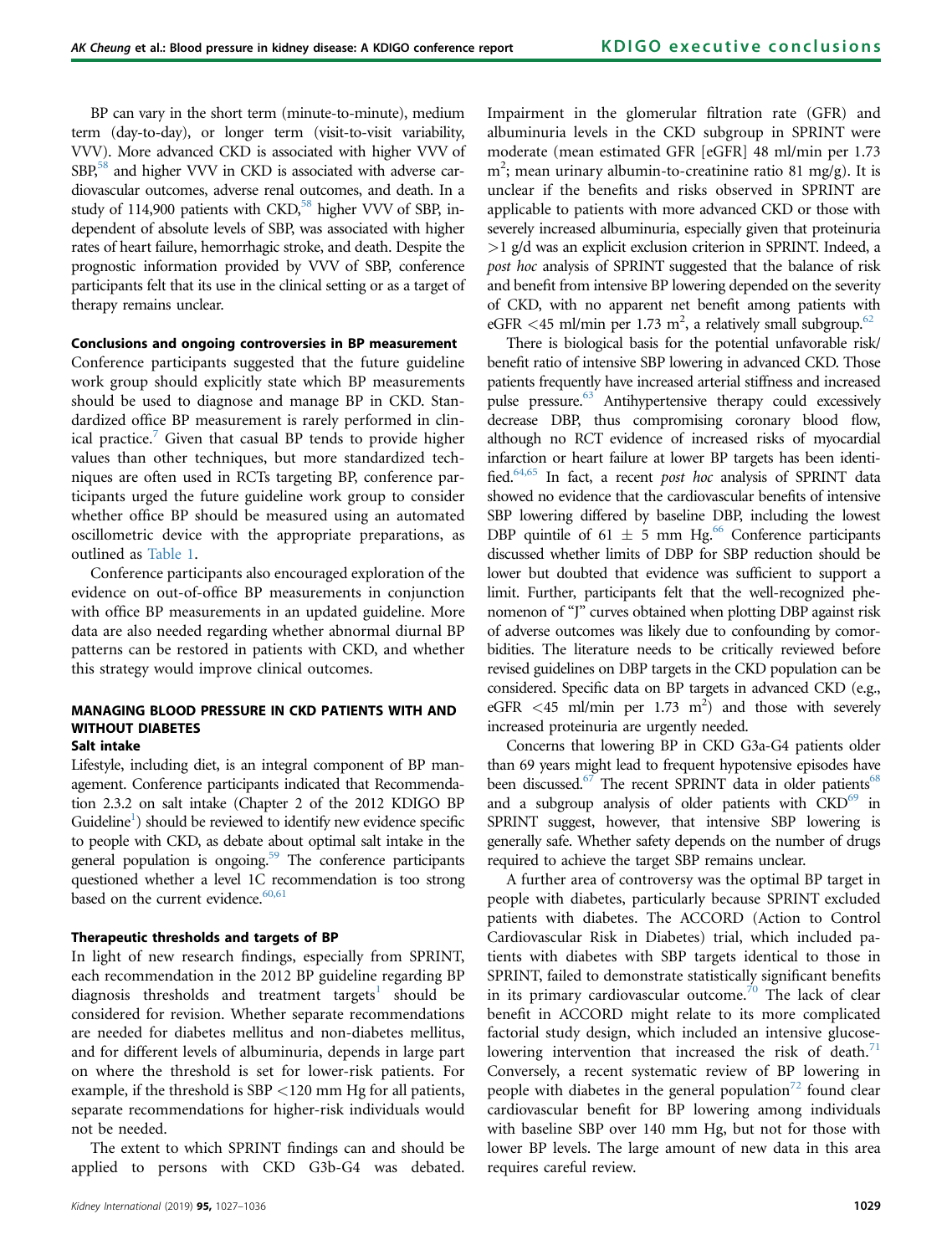## Changes in indicators of kidney function in patients receiving BP-lowering therapies

Albuminuria. Meta-analysis of data from clinical trials has suggested that albuminuria is a valid surrogate endpoint for end-stage kidney disease (ESKD) for certain types of kidney disease.<sup>[73](#page-8-0)</sup> Conference participants agreed, however, that whether maximizing therapy to reduce albuminuria in addition to BP control, especially using agents that block the reninangiotensin-aldosterone system (RAAS), is safe or effective in improving clinical outcomes is still unknown. The 2012 KDIGO BP Guideline also proposed a lower BP target and the use of RAAS inhibitors for people with albuminuria or proteinuria. Reassessment of these recommendations should be undertaken.

GFR. Conference participants debated whether the increased risk for acute declines in eGFR associated with lower BP goals in ACCORD, SPS3, and SPRINT is clinically important. A retrospective analysis of participants in the African American Study of Kidney Disease and Hypertension (AASK) and Modification of Diet in Renal Disease (MDRD) studies has indicated that patients who had acute eGFR declines  $\geq$ 20% from baseline during intensive BP lowering were at increased risk of progression to  $ESKD<sup>74</sup>$  $ESKD<sup>74</sup>$  $ESKD<sup>74</sup>$  On the other hand, acute declines of up to 30% in eGFR upon the initiation of RAAS inhibitors were deemed by some investigators to portend long-term renal benefit. The conference participants felt that statistical methodological issues complicate the interpretation of such data. Critical review of the literature and the statistical methodologies used in various studies are necessary to determine if recommendations can be formulated. Analyses from BP-lowering trials using active run-in periods where changes in eGFR can be assessed prerandomization instead of post-randomization would be particularly helpful in resolving this controversy.

Apart from the acute change in GFR upon BP lowering, several recent BP outcome trials, such as ACCORD, SPRINT, and SPS3, have also demonstrated that GFR loss is slightly but consistently faster during chronic follow-up with a lower BP target. These observations need to be carefully considered in the revised BP guideline.

## Choice of antihypertensive agents

The conference participants agreed that an angiotensinconverting-enzyme inhibitor (ACEi) or angiotensin receptor blocker (ARB) should be the agent of first choice among patients with severely increased albuminuria (i.e.,  $>$ 300 mg/g [ $>$ 30 mg/ mmol]) while some favor the preferential use of an ACEi or ARB for all CKD patients with diabetes and hypertension. The evidence favoring their preferential use for nondiabetic patients with CKD and moderately increased albuminuria (i.e.,  $\langle 300 \rangle$  mg/g ( $\langle 30 \rangle$ mg/mmol) is less persuasive. The relative benefits of these agents compared with alternatives also depend on ethnic origin and the healthcare setting (given the need to monitor for hyperkalemia).

## Hyperkalemia

RAAS blockers inhibit renal potassium excretion and therefore increase the risk of hyperkalemia, particularly in patients with CKD, hence limiting their utilization despite their proven benefits. In a large retrospective analysis from the Veterans Health Administration database, CKD and RAAS inhibitor prescriptions were the strongest predictors of hyperkalemia.[75](#page-9-0) Several studies have shown a U-shaped relationship between serum potassium level and risk of death, $75-79$  $75-79$  although the risks may be lower if patients are under the active care of a nephrologist. $80$  The odds ratio of death from severe hyperkalemia (potassium >6.0 mmol/l) within 1 day of a measurement of serum potassium was very large, amounting to 31.6 for those without CKD, 19.5 for those with CKD G3, 11.6 for those with CKD G4, and 8.0 for those with CKD G5, suggesting the possibility of some degree of systemic adaptation to hyperkalemia with kidney impair-ment.<sup>[75](#page-9-0)</sup> However, the absolute risks of death associated with hyperkalemia over an 18-month period were higher among those with CKD, heart failure, and diabetes. $76$  In a cohort of patients managed by nephrologists, however, hypokalemia was associated with even higher risks of death than hyperkalemia.<sup>7</sup>

Novel potassium-binding drugs, such as patiromer and sodium zirconium cyclosilicate, could potentially change the pharmacotherapy for hypertension, but conference participants felt it was too early to evaluate the role of these drugs in routine clinical practice. Further research is needed to examine whether potassium binders allow better treatment of hypertension, for example, using RAAS blockers, and thus reduce cardiovascular and renal complications ([Table 2](#page-4-0)).

## Dual inhibition of the renin-angiotensin system

Post hoc analyses from the ONgoing Telmisartan Alone and in Combination with Ramipril Global Endpoint Trial (ONTAR-GET) and data from the Aliskiren Trial in Type 2 Diabetes Using Cardiorenal Endpoints (ALTITUDE) and the Veterans Affairs Nephropathy in Diabetes (VA NEPHRON-D) trials suggested that dual therapy with an ACEi, an ARB, and/or a direct renin inhibitor did not provide cardiovascular or kidney benefit compared with monotherapy in patients with low eGFR and elevated albuminuria, although BP was somewhat lower.<sup>[81](#page-9-0)</sup> Additionally, the risks of hyperkalemia, acute kidney injury, and hypotension were greater with dual regimens. $82$  In 2014, the European Medicines Agency endorsed restrictions on combining different classes of RAAS inhibitors in patients with diabetic nephropathy. A more recent meta-analysis suggested that dual ACEi and ARB treatments have efficacy in preventing ESKD in adults with diabetic kidney disease, if the treatments can be implemented safely.<sup>83</sup> Conference participants discussed the possibility that dual RAAS regimens have long-term benefits in specific subgroups of patients, particularly those with a substantially lower degree of albuminuria while they are on dual versus monotherapy of RAAS inhibitors or when dual blockers are used in combination with potassium binders. Combining an ACEi or ARB with mineralocorticoid receptor antagonist may also confer additional protection, but the absence of informative RCTs means that we cannot currently assess the relative risks (including acute kidney injury and hyperkalemia) and benefits.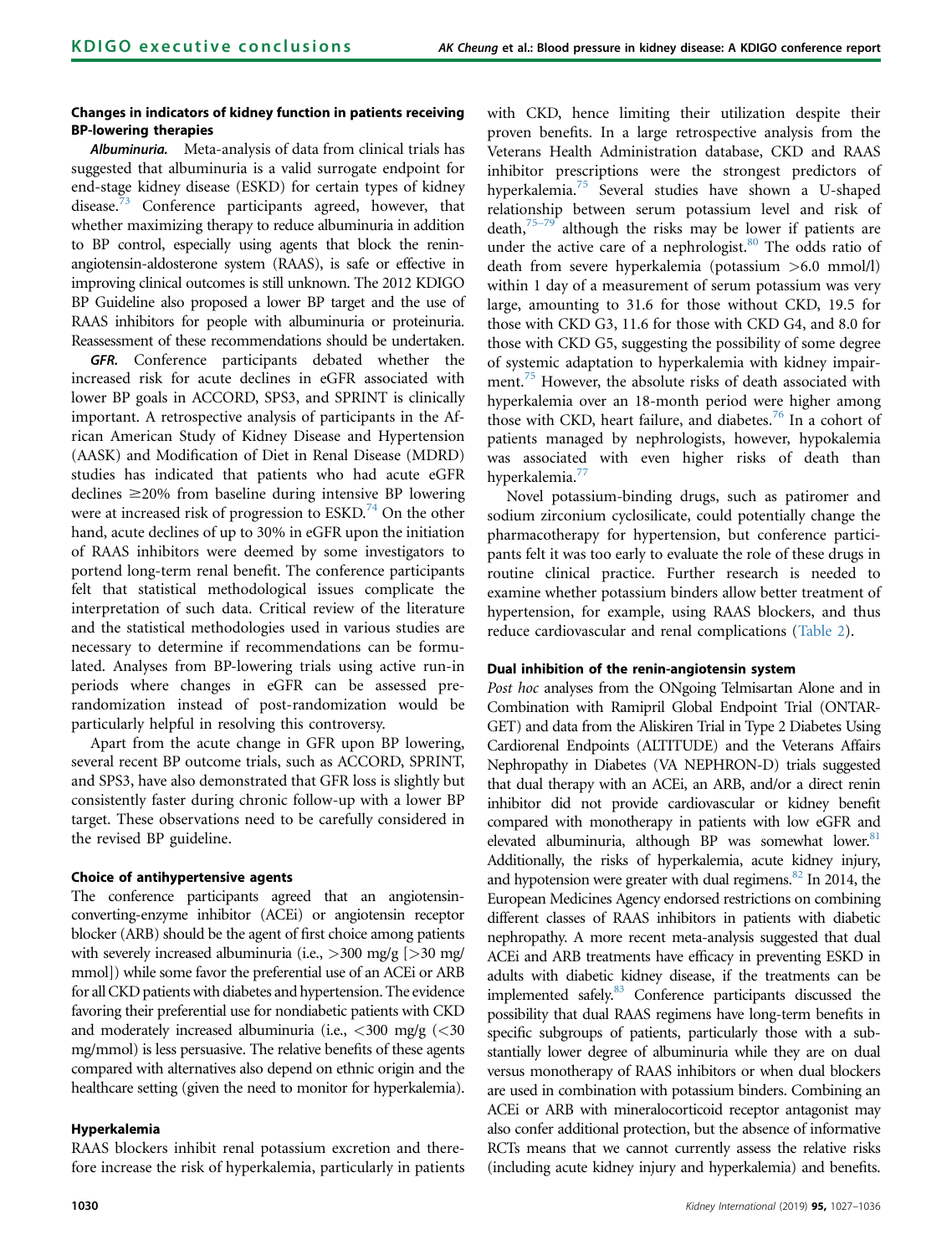#### <span id="page-4-0"></span>Table 2 | Research recommendations for BP management in **CKD**

- Compare CKD G3a-G5 ND BP readings obtained using various BP measurement techniques, including casual office BP, standardized office BP, automated office BP, home BP and ambulatory BP measurements in adult and pediatric populations
- Relate different BP measurement techniques to cardiovascular and kidney outcomes in observational studies
- . Investigate long-term clinical implications of acute lowering of glomerular filtration rate with intensive BP control and/or with reninangiotensin-aldosterone system inhibitors
- Investigate whether oral potassium binders in CKD G3a-G5 ND with hypertension allow for the use of renin-angiotensin-aldosterone system inhibitors, and hence better treatment of hypertension and improvement in cardiovascular and kidney outcomes
- Determine whether subgroups within CKD G3a-G5 ND benefit from dual inhibition of the renin-angiotensin-aldosterone system in terms of cardiovascular and kidney outcomes and favorable benefit-to-risk ratio
- Determine the optimal management strategy for resistant hypertension in CKD G3a-G5 ND
- Address management of hypertension in older patients with CKD G3a-G5 ND, especially in terms of BP target, the role of nonpharmacological therapies, choice of antihypertensive agents, life expectancy, and bidirectional interactions between BP treatment and psychosocial environment
- Conduct randomized trials to evaluate the effects of various BP targets on cardiovascular and kidney outcomes in advanced CKD, diabetic CKD, severely increased proteinuria CKD, and kidney transplant patients
- Determine thresholds for initiating treatment and for BP targets in pediatric CKD patients

BP, blood pressure; CKD, chronic kidney disease; ND, nondialysis

This controversial area calls for RCTs to be studied in specific patient groups.

#### Resistant hypertension

Resistant hypertension is common in CKD. The conference participants discussed the possible role of mineralocorticoid receptor antagonists (e.g., spironolactone, epleronone) in the treatment of resistant hypertension (by extension from studies in the general population) and as add-on anti-proteinuric treatment, with or without the concomitant use of novel potassium-binding drugs. However, participants concluded that evidence is insufficient to define the role of these agents in practice for those with CKD.

#### MANAGING BLOOD PRESSURE IN OLDER PATIENTS WITH CKD

The 2012 KDIGO BP guideline assigned a chapter to older patients and noted that very little evidence is available to guide management in nondiabetic older patients with CKD. Conference participants agreed that, although the term "older patients" has no universal definition, treatment decisions should carefully take into account age, comorbidities, and other concomitant therapies, and that dose escalation of antihypertensive agents should be gradual, with close atten-tion to adverse events.<sup>[1](#page-7-0)</sup> The BP treatment target for older patients with advanced CKD is particularly controversial. Given the increasing incidence of ESKD in the older hypertensive population, study of the effects of antihypertensive therapy on cardiovascular and renal outcomes in older patients with advanced CKD remains an unmet need.

## Initiating antihypertensive therapy and treatment targets in older patients with CKD

Conference participants recognized that for nonambulatory or nursing-home patient populations with CKD, no clinical trial data are available to inform decisions about antihypertensive therapy. Given that the aggregate benefits of antihypertensive therapy do not appear until 1–2 years after initiation of treatment, decisions regarding initiation of BP therapy and goals of treatment in persons with otherwise limited life expectancy should be based on shared decisionmaking with patients, family members, and caregivers, taking other medical and social conditions into consideration.

Based on available data,  $2,68,69,84$  conference participants discussed whether the target for SBP should vary by age in adult CKD patients. First, participants noted that most trials in the older population have targeted SBP instead of DBP, since SBP better predicts cardiovascular disease, and isolated diastolic hypertension is rare in older adults. The SPRINT trial did not capture the whole spectrum of CKD patients, as patients with diabetes mellitus, eGFR <20 ml/min per 1.73  $\text{m}^2$  $\text{m}^2$ , or proteinuria >1 g/d were excluded.<sup>2</sup> Nonetheless, results from the SPRINT study suggest that cardiovascular and survival benefits are provided by an SBP target of <120 mm Hg (measured by automated oscillometric office BP) in the CKD population, including in those over 75 years old. $66$ Intensive SBP lowering did not impair gait speed or self-reported mobility.<sup>[85](#page-9-0)</sup> Less clear is whether older CKD patients with SBPs between 120 and 130 mm Hg (by standardized, not casual, BP measurement) should initiate treatment. A systematic review and perhaps future trials were suggested to provide insight into this issue. At the same time, such a systematic review should summarize methods of BP measurement in outcome trials.

Older patients commonly have CKD G3a without significant albuminuria.[69](#page-8-0) Conference participants questioned whether the degree of albuminuria should influence BP targets in this population for renoprotective effects, as discussed above. Cardiovascular risk reduction should be a priority in this group, but no evidence to date suggests that the cardiovascular-protective effects of lowering BP depend on the degree of albuminuria.<sup>[86](#page-9-0)</sup>

Choice of antihypertensive agents in older patients with CKD The use of ACEis, ARBs, diuretics, and calcium channel blockers has been shown to be associated with improved cardiovascular outcomes in CKD patients. 87-[89](#page-9-0) The 2012 KDIGO BP Guideline recommended that, if the degree of albuminuria is higher than 300 mg/g, ACEis or ARBs be included in the antihypertensive regimen because of their renoprotective effects. In a subgroup analysis of an RCT in older hypertensive patients, cardiovascular events were more frequent with single high-dose ARB therapy, compared with combination therapies using an ARB plus a calcium channel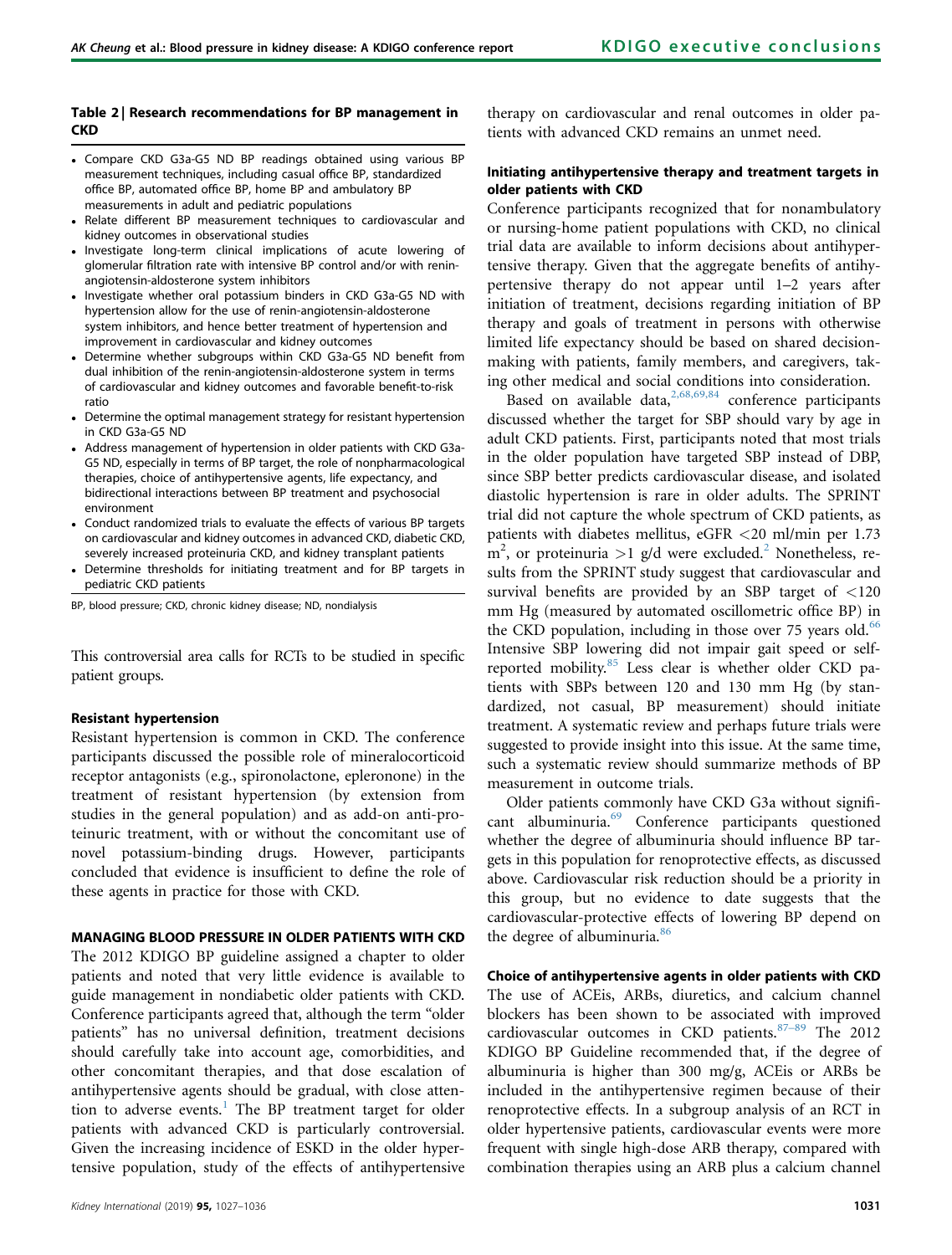blocker.<sup>[90](#page-9-0)</sup> Although the number of events was quite small, conference participants suggested that this study be considered in the guideline update.

## Treatment monitoring in older patients with CKD

With antihypertensive therapy, the concern is that older patients are likely to have a higher incidence of serious adverse events than younger patients. However, among those aged 75 years or older, targeting SBP <120 mm Hg did not cause more serious adverse events than targeting SBP <140 mm Hg in the entire cohort<sup>[68](#page-8-0)</sup> or in the CKD subgroup<sup>[69](#page-8-0)</sup> in SPRINT. Nonetheless, BP management in older individuals with CKD should be individualized, taking into account comorbidities, polypharmacy, and other factors.<sup>[1](#page-7-0)</sup>

## MANAGING BP AMONG INDIVIDUALS WITH CKD AND PREVIOUS STROKE

This population is not specifically mentioned in the 2012 KDIGO BP guideline. The risk of stroke increases additively with declining GFR and increasing albuminuria, particularly in patients with an eGFR below 60 ml/min per 1.73  $m^2$ , and lowering BP generally reduces the risk for stroke and other cardiovascular events.<sup>[92](#page-9-0)</sup> Currently, no evidence suggests that a history of prior stroke should change the chronic treatment of BP in patients with CKD, as shown in a subgroup analysis of the Perindopril Protection against Recurrent Stroke Study (PROGRESS),<sup>[93](#page-9-0)</sup> although data are limited. In SPRINT, a history of stroke was an exclusion criterion. The SPS3 study<sup>[94](#page-9-0)</sup> targeted SBP treatment to <130 mm Hg in patients with a history of prior stroke and included 474 patients with baseline eGFR <60 ml/min per 1.73 m<sup>2</sup>. Compared with an SBP target of 130–149 mm Hg, a statistically nonsignificant reduction in the cardiovascular composite outcome occurred in the intensive SBP arm, with no effect modification by the baseline eGFR. Because of the paucity of data in this area, it is hoped that future RCTs of BP targets in people with prior stroke will include substantial numbers of individuals with CKD.<sup>[95](#page-9-0)</sup> Systematic reviews, meta-analyses, and perhaps additional data from RCTs are needed to inform the best practices for managing BP in CKD patients acutely and chronically after a stroke. At present, formulating recommendations for this group of patients would be difficult.

## MANAGING BP IN KIDNEY TRANSPLANT POPULATIONS Treatment thresholds and targets in transplant recipients

The KDIGO 2012 BP guideline suggested that adult kidney transplant recipients who have an office SBP consistently >130 mm Hg or a DBP consistently >80 mm Hg be treated to maintain SBP  $<$ 130 mm Hg and DBP  $<$ 80 mm Hg, irrespective of the level of albuminuria, $\frac{1}{1}$  $\frac{1}{1}$  $\frac{1}{1}$  largely because the work group believed that adult transplant recipients are at high risk for both graft loss and development of cardiovascular disease. Since 2012, evidence published from a post hoc analysis in the FAVORIT (Folic Acid for Vascular Outcome Reduction in Transplantation) Trial showed that SBP increases were associated with increased risk for cardiovascular disease in kidney transplant recipients.<sup>[96](#page-9-0)</sup> This study did not address BP thresholds related to allograft failure. An important point to note is that BP was not a randomized intervention in FAVORIT. An earlier analysis of the Collaborative Transplant Study<sup>[97](#page-9-0)</sup> demonstrated a close association of SBP and chronic allograft failure in a monotonic manner in the range of SBP down to 140 mm Hg and DBP down to 90 mm Hg. No RCTs have been conducted that could inform the optimal target BP with regard to cardiovascular or renal allograft outcomes in kidney transplant recipients.

A key issue is whether evidence regarding management of BP in nontransplant CKD patients can be extrapolated to transplant recipients. Conference participants felt that such extrapolation should be tempered because transplanted kidneys are denervated and therefore may not autoregulate glomerular perfusion in the same manner as nontransplanted kidneys. Further, kidney transplant recipients are at risk of transplant renal artery stenosis, and they are frequently prescribed calcineurin inhibitors, which raise BP and influence renal perfusion. Based on clinical experiences, concerns were expressed regarding targeting SBP to <120 mm Hg in transplant recipients. Adequately powered outcome trials in kidney transplant patients, with a design similar to that of SPRINT, are needed, but obtaining the required financial resources for such a trial will be challenging.

## Choice of antihypertensive agents in transplant recipients

The 2012 KDIGO BP guideline did not specify preferred choices of antihypertensive agents.<sup>[1](#page-7-0)</sup> Since 2012, reports have compared antihypertensive drugs in kidney transplant re-cipients. A 2016 meta-analysis by Hiremath et al.<sup>[98](#page-9-0)</sup> suggested that ACEis or ARBs did not alter all-cause mortality or kidney outcomes but did increase the risk for hyperkalemia. Because of the small number of events and relatively short follow-up durations, the results of the meta-analysis were inconclusive.

In a randomized crossover trial of chlorthalidone versus amlodipine among kidney transplant patients treated with tacrolimus, patients in both arms experienced similar reductions in ambulatory SBP after 8 weeks.<sup>[99](#page-9-0)</sup> Chlorthalidone reduced proteinuria by 30% but also temporarily reduced kidney function. In an RCT of 153 kidney transplant recipients, participants were randomized to losartan versus matched placebo for up to 5 years. Both arms had their BP treated to a goal of <130/80 mm Hg using other agents. Randomization to losartan did not have a significant influence on the time to a composite of ESKD, death, or doubling of creatinine level. $100$ 

Conference participants felt that this new evidence should be considered in the guideline update. The existing Recommendation 5.2 suggesting that choice of antihypertensive therapy take into account the time after transplantation, use of calcineurin inhibitors, presence or absence of albuminuria, and other comorbid conditions remains appropriate.

## Living kidney donors

Living kidney donors were not specifically mentioned in the 2012 KDIGO BP guideline. In these individuals, each year of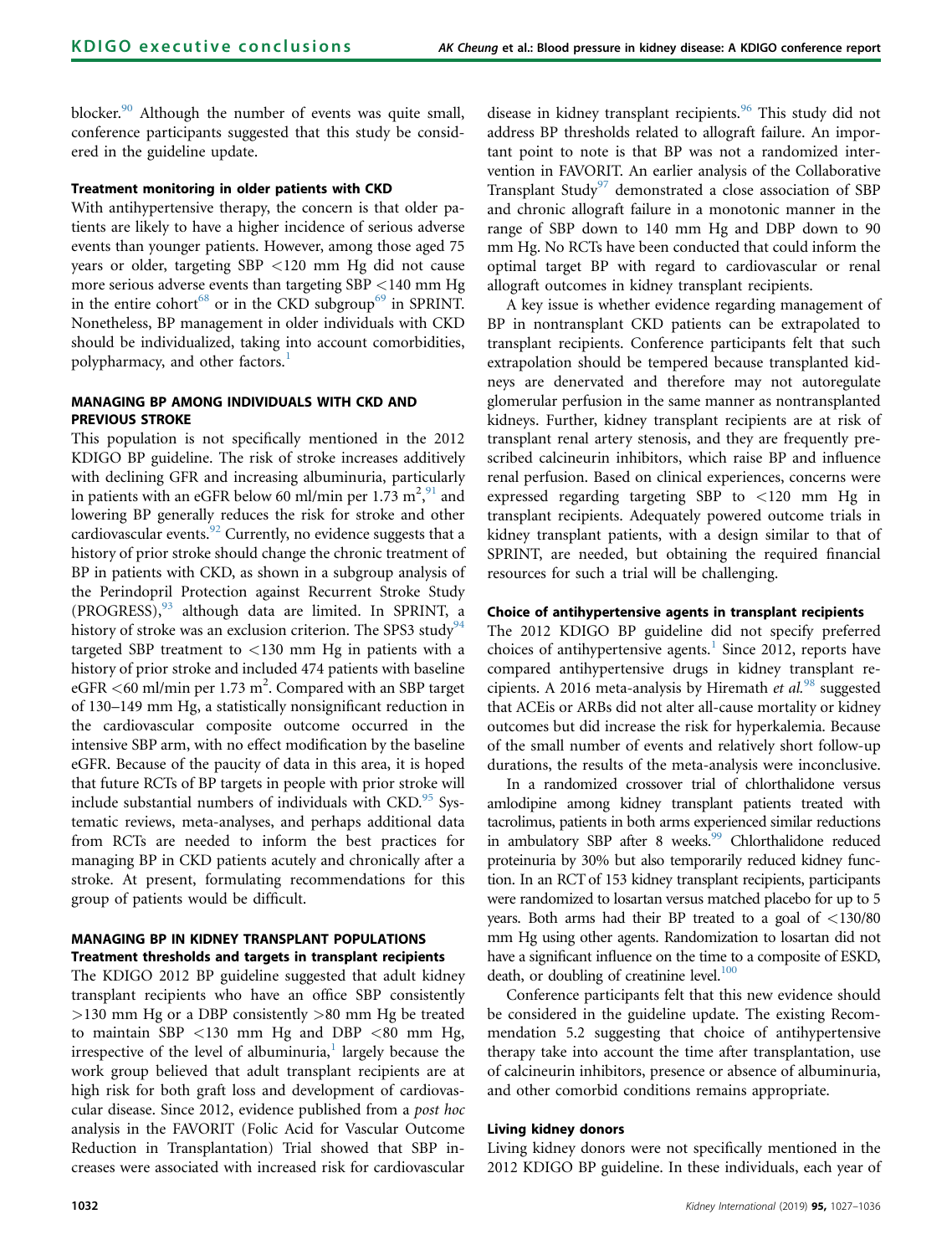age is associated with 9% greater odds of high BP requiring medication.<sup>[101](#page-9-0)</sup> The KDIGO 2017 clinical practice guideline on living kidney donors suggests that donor candidates be informed that donation may accelerate a rise in BP and that they should have BP measured every year postdonation.<sup>[102](#page-9-0)</sup> Conference participants agreed that although data linking close monitoring to improved clinical outcomes are not available, these recommendations are appropriate.

## MANAGING BP IN PEDIATRIC CKD POPULATIONS Thresholds for initiating treatment

Clinical trials assessing the effects of different BP targets on hard clinical endpoints in children who have CKD are limited. Applying BP guidelines in adults who have CKD to children who have CKD is not advisable because the normative BP values in children are dependent on age, gender, and height.

For the general pediatric population, the threshold for initiation of antihypertensive therapy has been the 95th percentile of normative BP values in the general pediatric population. Since the prior KDIGO CKD BP guideline was published, however, recognition of the effects of obesity on BP in children in general has increased. Thus, the American Academy of Pediatrics (AAP) guideline recently revised normative pediatric BP tables based on normal-weight children.<sup>103</sup> The AAP further recommends that children and adolescents with CKD be evaluated for hypertension using automated oscillometric equipment to measure BP in an office-based setting.[103](#page-9-0) However, published normative BP values in children so far refer only to office auscultatory measurements. More normative data in children are needed for office-based and home-based automated oscillometric BP and ambulatory BP. Some normative data are available for ambulatory BP, but only in Western European populations.<sup>[104](#page-9-0)</sup>

Recommendation 6.1 in the 2012 KDIGO BP guideline suggested that for children with CKD, treatment should be started when BP is consistently above the 90th percentile for a child's age, sex, and height.<sup>[1](#page-7-0)</sup> This recommendation is consistent with guidance from Hypertension Canada<sup>[105](#page-9-0)</sup> but at odds with that of the AAP<sup>[103](#page-9-0)</sup> and the European Society of Hypertension, $106$  which recommend that treatment be initiated if BP is consistently above the 95th percentile in the general pediatric population. A point to note is that these 3 guidelines are not specific to CKD patients. The AAP 2017 also recommends initiating treatment if BP is >130/80 mm Hg for children ages 13 years and above.<sup>[103](#page-9-0)</sup> However, the cutoff age of 13 years in CKD patients was considered potentially problematic by conference participants because many pediatric patients with CKD have small stature and may have a lower BP than is typical for their age. The 2012 KDIGO BP guideline for pediatric CKD patients should be reconsidered in light of these new AAP normative data and other guidelines.

#### Treatment targets

Recommendation 6.2 in the 2012 KDIGO BP guideline suggests that SBP and DBP be lowered to values  $\leq$ 50th percentile in children with CKD, particularly in those with proteinuria.<sup>[1](#page-7-0)</sup> This recommendation was based primarily on the Effect of Strict Blood Pressure Control and ACE-Inhibition on Progression of Chronic Renal Failure in Pediatric Patients (ESCAPE) trial, in which hypertensive pediatric CKD patients randomized to a mean arterial BP target of <50th percentile of normative values based on ambulatory BP measurements had fewer renal events than those randomized to the 50th– 95th percentile.<sup>[107](#page-9-0)</sup> Yet, the KDIGO recommendation has applied these targets to SBP and DBP measured using the auscultatory method. Therefore, conference participants felt that the 2012 KDIGO guideline should be revised accordingly. On the other hand, the fact that ambulatory BP monitoring may not be widely available was noted; therefore, guidance also should provide a target clinic BP using automated oscillometric devices as an alternative. Provision of this guidance would require new normative data on automated oscillometric office-based BP readings that correspond to specific ambulatory BP levels for any given age, sex, and height. Development of such data was felt to be an important research recommendation.

#### Choice of antihypertensive agent

The 2012 KDIGO guideline Recommendation 6.3 suggests that an ARB or ACEi be used in children with CKD in whom treatment with BP-lowering drugs is indicated, irrespective of the level of proteinuria.<sup>[1](#page-7-0)</sup> This recommendation was based largely on preclinical data and data from adult studies. Only 4 small uncontrolled trials have shown that ACEis or ARBs reduce proteinuria in children with CKD.<sup>[107](#page-9-0)</sup> Evidence in-dicates that losartan<sup>[108](#page-9-0)</sup> and enalapril<sup>[109](#page-9-0)</sup> each lowers proteinuria in children, and that their effects are comparable,  $110$  but data on end-organ consequences are unavailable. Conference participants also questioned whether the presence of proteinuria should be a consideration for the preferential use of ARBs or ACEis over other agents. Further research is needed on the long-term safety and efficacy of ARBs and ACEis in children with CKD.

### Pediatric kidney transplant recipients

BP management in pediatric transplant recipients was considered to be an area without a sufficient evidence base to support guidelines. Additional research is warranted.

## **CONCLUSION**

Overall, conference participants agreed that an update of the 2012 KDIGO BP guideline would be timely, particularly given the SPRINT data. In particular, BP thresholds and targets for treatment need to be reconsidered. Recommendations on where and how BP should be measured need to be emphasized. RCT data on the cardiovascular and survival benefits of diabetic kidney disease, advanced CKD, and severely increased proteinuric CKD are urgently needed for guidance regarding BP management in these CKD subgroups. Implementation of the updated guidelines was also recognized to be important, a process that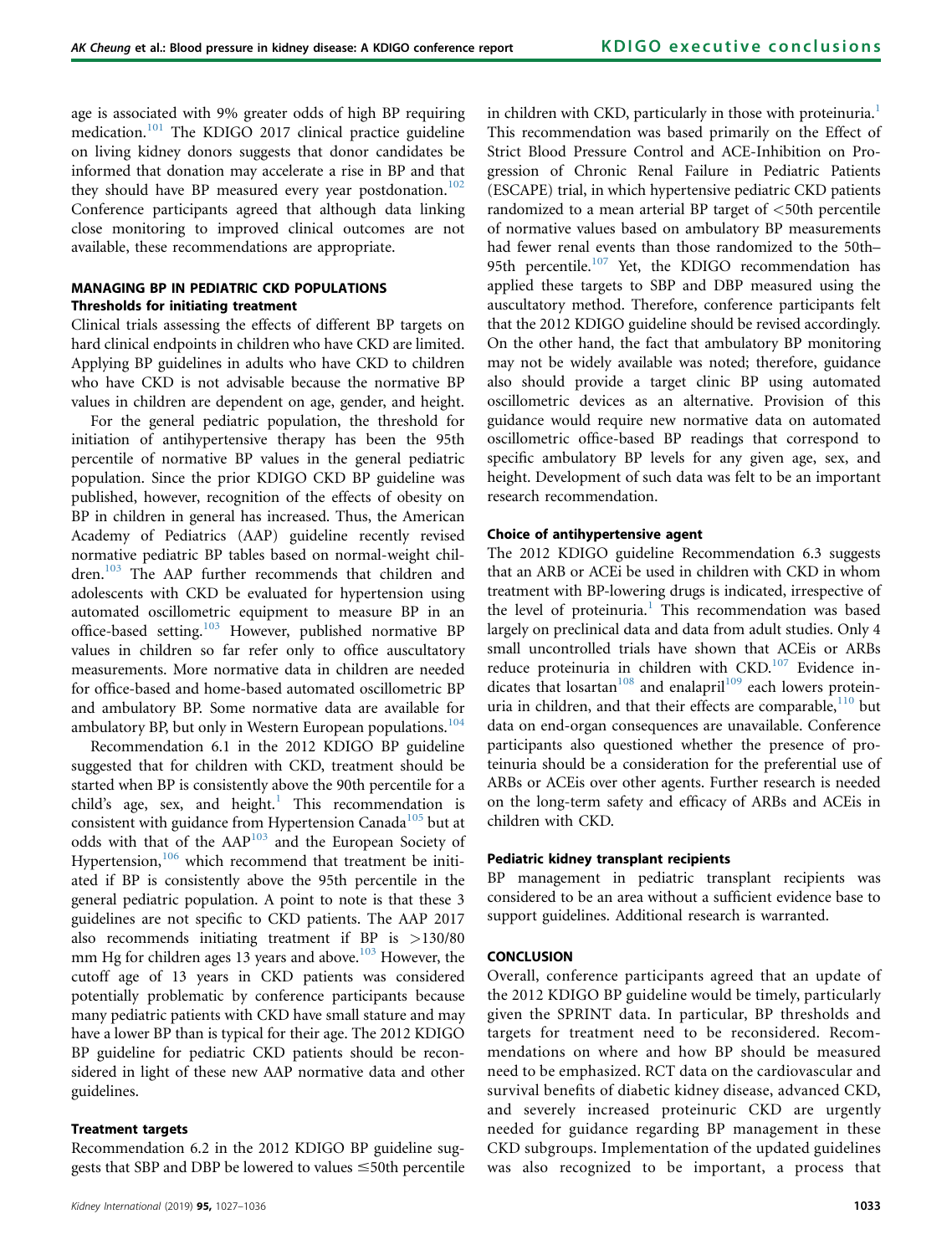<span id="page-7-0"></span>potentially can be facilitated by development of a patient decision aid for initiating antihypertensive treatment, with estimates of absolute risk and risk reduction from the treatment.

#### APPENDIX

#### Other conference participants

George L. Bakris, USA; Albertino Damasceno, Mozambique; Jamie P. Dwyer, USA; Linda F. Fried, USA; Richard Haynes, UK; Nobuhito Hirawa, Japan; Hallvard Holdaas, Norway; Hassan N. Ibrahim, USA; Julie R. Ingelfinger, USA; Kunitoshi Iseki, Japan; Arif Khwaja, UK; Paul L. Kimmel, USA; Csaba P. Kovesdy, USA; Elaine Ku, USA; Edgar V. Lerma, USA; Friedrich C. Luft, Germany; Jicheng Lv, China; Christopher B. McFadden, USA; Paul Muntner, USA; Martin G. Myers, Canada; Sankar D. Navaneethan, USA; Gianfranco Parati, Italy; Aldo J. Peixoto, USA; Ramesh Prasad, Canada; Mahboob Rahman, USA; Michael V. Rocco, USA; Cibele Isaac Saad Rodrigues, Brazil; Simon D. Roger, Australia; George S. Stergiou, Greece; Laurie A. Tomlinson, UK; Marcello Tonelli, Canada; Robert D. Toto, USA; Yusuke Tsukamoto, Japan; Robert Walker, New Zealand; Angela Yee-Moon Wang, Hong Kong; Jiguang Wang, China; Bradley A. Warady, USA; Paul K. Whelton, USA; Jeff D. Williamson, USA

#### **DISCLOSURE**

AKC declared having received consultancy fees from Boehringer Ingelheim and research support from the National Institutes of Health for SPRINT. TIC declared having received consultancy fees from Janssen Research and Development and Novo Nordisk; and research support from National Institute of Diabetes and Digestive and Kidney Diseases, National Institutes of Health, and Satellite Healthcare. WCC declared having received consultancy fees from Sanofi; and research support from Eli Lilly and Company, National Institutes of Health, and National Institute on Aging. SLF declared having received research support from National Institutes of Health. JHI declared having received research support from Baxter Healthcare. RP-F declared having received consultancy fees from Akebia Therapeutics, AstraZeneca, Fresenius Medical Care, and Novo Nordisk; speaker honoraria from Akebia Therapeutics, AstraZeneca, and Novo Nordisk; and research support from Fresenius Medical Care. MJS declared having received research support from Akebia Therapeutics (monies paid to institution), National Institute of Diabetes and Digestive and Kidney Diseases, and National Institute on Aging. SWT declared having received research support from AbbVie and Bayer HealthCare; speaker honoraria from Bausch, Pfizer, and Servier; and research support from KMH Labs. DCW declared having received consultancy fees from Akebia Therapeutics, Amgen, AstraZeneca, Boehringer Ingelheim, GlaxoSmithKline, Janssen, and Vifor Fresenius; speaker honoraria from Amgen and Vifor Fresenius; and research support from AstraZeneca. WCW declared having received consultancy fees from Akebia Therapeutics, AMAG, Amgen, AstraZeneca, Bayer, Daichii-Sankyo, Relypsa, and ZS Pharma; speaker honoraria from FibroGen; and research support from National Institutes of Health. JFEM declared having received consultancy fees from AstraZeneca, Bayer HealthCare, Boehringer Ingelheim, Celgene, Fresenius Medical Care, Novo Nordisk, and Vifor Pharma; speaker honoraria from B. Braun, Eli Lilly and Company, Medice, Novo Nordisk, and Vifor Pharma; and research support from the European Union. All the other authors declared no competing interests.

#### ACKNOWLEDGMENTS

The conference was sponsored by KDIGO and supported in part by unrestricted educational grants from Akebia Therapeutics, Bayer HealthCare, Boehringer Ingelheim, Fresenius Medical Care, Pfizer, and Relypsa. We thank Jennifer King, PhD, for assistance with manuscript preparation.

#### **REFERENCES**

- 1. [Kidney Disease: Improving Global Outcomes \(KDIGO\) Blood Pressure](http://refhub.elsevier.com/S0085-2538(19)30107-3/sref1) [Work Group. KDIGO Clinical Practice Guideline for the Management of](http://refhub.elsevier.com/S0085-2538(19)30107-3/sref1) [Blood Pressure in Chronic Kidney Disease.](http://refhub.elsevier.com/S0085-2538(19)30107-3/sref1) Kidney Int Suppl. 2012;2:337– [414](http://refhub.elsevier.com/S0085-2538(19)30107-3/sref1).
- 2. [SPRINT Research Group, Wright JT Jr, Williamson JD, et al. A randomized](http://refhub.elsevier.com/S0085-2538(19)30107-3/sref2) [trial of intensive versus standard blood-pressure control.](http://refhub.elsevier.com/S0085-2538(19)30107-3/sref2) N Engl J Med. [2015;373:2103](http://refhub.elsevier.com/S0085-2538(19)30107-3/sref2)–2116.
- 3. [Schrier RW, Abebe KZ, Perrone RD, et al. Blood pressure in early](http://refhub.elsevier.com/S0085-2538(19)30107-3/sref3) [autosomal dominant polycystic kidney disease.](http://refhub.elsevier.com/S0085-2538(19)30107-3/sref3) N Engl J Med. 2014;371: 2255–[2266.](http://refhub.elsevier.com/S0085-2538(19)30107-3/sref3)
- 4. [SPS3 Study Group, Benavente OR, Coffey CS, et al. Blood-pressure](http://refhub.elsevier.com/S0085-2538(19)30107-3/sref4) [targets in patients with recent lacunar stroke: the SPS3 randomised](http://refhub.elsevier.com/S0085-2538(19)30107-3/sref4) trial. Lancet[. 2013;382:507](http://refhub.elsevier.com/S0085-2538(19)30107-3/sref4)–515.
- 5. Gorostidi M, Sarafi[dis PA, de la Sierra A, et al. Differences between of](http://refhub.elsevier.com/S0085-2538(19)30107-3/sref5)fice [and 24-hour blood pressure control in hypertensive patients with CKD:](http://refhub.elsevier.com/S0085-2538(19)30107-3/sref5) [a 5,693-patient cross-sectional analysis from Spain.](http://refhub.elsevier.com/S0085-2538(19)30107-3/sref5) Am J Kidney Dis. [2013;62:285](http://refhub.elsevier.com/S0085-2538(19)30107-3/sref5)–294.
- 6. [Brothwell S, Dutton M, Ferro C, et al. Optimising the accuracy of blood](http://refhub.elsevier.com/S0085-2538(19)30107-3/sref6) [pressure monitoring in chronic kidney disease: the utility of BpTRU.](http://refhub.elsevier.com/S0085-2538(19)30107-3/sref6) BMC Nephrol[. 2013;14:218.](http://refhub.elsevier.com/S0085-2538(19)30107-3/sref6)
- 7. [Pickering TG, Hall JE, Appel LJ, et al. Recommendations for blood](http://refhub.elsevier.com/S0085-2538(19)30107-3/sref7) [pressure measurement in humans: an AHA scienti](http://refhub.elsevier.com/S0085-2538(19)30107-3/sref7)fic statement from [the Council on High Blood Pressure Research Professional and Public](http://refhub.elsevier.com/S0085-2538(19)30107-3/sref7) Education Subcommittee. [J Clin Hypertens \(Greenwich\)](http://refhub.elsevier.com/S0085-2538(19)30107-3/sref7). 2005;7:102–109.
- 8. [Peters GL, Binder SK, Campbell NR. The effect of crossing legs on blood](http://refhub.elsevier.com/S0085-2538(19)30107-3/sref8) [pressure: a randomized single-blind cross-over study.](http://refhub.elsevier.com/S0085-2538(19)30107-3/sref8) Blood Press Monit. [1999;4:97](http://refhub.elsevier.com/S0085-2538(19)30107-3/sref8)–101.
- 9. [Mitchell PL, Parlin RW, Blackburn H. Effect of vertical displacement of](http://refhub.elsevier.com/S0085-2538(19)30107-3/sref9) [the arm on indirect blood-pressure measurement.](http://refhub.elsevier.com/S0085-2538(19)30107-3/sref9) N Engl J Med. [1964;271:72](http://refhub.elsevier.com/S0085-2538(19)30107-3/sref9)–74.
- 10. [Godwin M, Birtwhistle R, Delva D, et al. Manual and automated of](http://refhub.elsevier.com/S0085-2538(19)30107-3/sref10)fice [measurements in relation to awake ambulatory blood pressure](http://refhub.elsevier.com/S0085-2538(19)30107-3/sref10) monitoring. Fam Pract[. 2011;28:110](http://refhub.elsevier.com/S0085-2538(19)30107-3/sref10)–117.
- 11. [Myers MG, McInnis NH, Fodor GJ, et al. Comparison between an](http://refhub.elsevier.com/S0085-2538(19)30107-3/sref11) [automated and manual sphygmomanometer in a population survey.](http://refhub.elsevier.com/S0085-2538(19)30107-3/sref11) [Am J Hypertens](http://refhub.elsevier.com/S0085-2538(19)30107-3/sref11). 2008;21:280–283.
- 12. [Johnson KC, Whelton PK, Cushman WC, et al. Blood pressure](http://refhub.elsevier.com/S0085-2538(19)30107-3/sref12) [measurement in SPRINT \(Systolic Blood Pressure Intervention Trial\).](http://refhub.elsevier.com/S0085-2538(19)30107-3/sref12) Hypertension[. 2018;71:848](http://refhub.elsevier.com/S0085-2538(19)30107-3/sref12)–857.
- 13. [Plante TB, Urrea B, MacFarlane ZT, et al. Validation of the Instant Blood](http://refhub.elsevier.com/S0085-2538(19)30107-3/sref13) [Pressure Smartphone App.](http://refhub.elsevier.com/S0085-2538(19)30107-3/sref13) JAMA Intern Med. 2016;176:700–702.
- 14. [Drawz PE, Ix JH. BP measurement in clinical practice: time to SPRINT to](http://refhub.elsevier.com/S0085-2538(19)30107-3/sref14) [guideline-recommended protocols.](http://refhub.elsevier.com/S0085-2538(19)30107-3/sref14) J Am Soc Nephrol. 2018;29:383–388.
- 15. [Myers MG, Godwin M, Dawes M, et al. Conventional versus automated](http://refhub.elsevier.com/S0085-2538(19)30107-3/sref15) [measurement of blood pressure in primary care patients with systolic](http://refhub.elsevier.com/S0085-2538(19)30107-3/sref15) [hypertension: randomised parallel design controlled trial.](http://refhub.elsevier.com/S0085-2538(19)30107-3/sref15) BMJ. [2011;342:d286.](http://refhub.elsevier.com/S0085-2538(19)30107-3/sref15)
- 16. [Drawz PE, Pajewski NM, Bates JT, et al. Effect of intensive versus](http://refhub.elsevier.com/S0085-2538(19)30107-3/sref16) [standard clinic-based hypertension management on ambulatory](http://refhub.elsevier.com/S0085-2538(19)30107-3/sref16) [blood pressure: results from the SPRINT \(Systolic Blood Pressure](http://refhub.elsevier.com/S0085-2538(19)30107-3/sref16) [Intervention Trial\) Ambulatory Blood Pressure Study.](http://refhub.elsevier.com/S0085-2538(19)30107-3/sref16) Hypertension. [2017;69:42](http://refhub.elsevier.com/S0085-2538(19)30107-3/sref16)–50.
- 17. [Parati G, Ochoa JE, Bilo G, et al. Hypertension in chronic kidney disease](http://refhub.elsevier.com/S0085-2538(19)30107-3/sref17) part 1: out-of-offi[ce blood pressure monitoring: methods, thresholds,](http://refhub.elsevier.com/S0085-2538(19)30107-3/sref17) and patterns. Hypertension[. 2016;67:1093](http://refhub.elsevier.com/S0085-2538(19)30107-3/sref17)–1101.
- 18. [Cha RH, Lee H, Lee JP, et al. Changes of blood pressure patterns and](http://refhub.elsevier.com/S0085-2538(19)30107-3/sref18) [target organ damage in patients with chronic kidney disease: results of](http://refhub.elsevier.com/S0085-2538(19)30107-3/sref18) [the APrODiTe-2 study.](http://refhub.elsevier.com/S0085-2538(19)30107-3/sref18) J Hypertens. 2017;35:593–601.
- 19. Shafi [S, Sarac E, Tran H. Ambulatory blood pressure monitoring in](http://refhub.elsevier.com/S0085-2538(19)30107-3/sref19) [patients with chronic kidney disease and resistant hypertension.](http://refhub.elsevier.com/S0085-2538(19)30107-3/sref19) J Clin [Hypertens \(Greenwich\)](http://refhub.elsevier.com/S0085-2538(19)30107-3/sref19). 2012;14:611–617.
- 20. [Minutolo R, Agarwal R, Borrelli S, et al. Prognostic role of ambulatory](http://refhub.elsevier.com/S0085-2538(19)30107-3/sref20) [blood pressure measurement in patients with nondialysis chronic](http://refhub.elsevier.com/S0085-2538(19)30107-3/sref20) kidney disease. [Arch Intern Med](http://refhub.elsevier.com/S0085-2538(19)30107-3/sref20). 2011;171:1090–1098.
- 21. [Pogue V, Rahman M, Lipkowitz M, et al. Disparate estimates of](http://refhub.elsevier.com/S0085-2538(19)30107-3/sref21) [hypertension control from ambulatory and clinic blood pressure](http://refhub.elsevier.com/S0085-2538(19)30107-3/sref21) [measurements in hypertensive kidney disease.](http://refhub.elsevier.com/S0085-2538(19)30107-3/sref21) Hypertension. 2009;53: [20](http://refhub.elsevier.com/S0085-2538(19)30107-3/sref21)–27.
- 22. [Oh YK, Chin HJ, Ahn SY, et al. Discrepancies in clinic and ambulatory](http://refhub.elsevier.com/S0085-2538(19)30107-3/sref22) [blood pressure in Korean chronic kidney disease patients.](http://refhub.elsevier.com/S0085-2538(19)30107-3/sref22) J Korean Med Sci[. 2017;32:772](http://refhub.elsevier.com/S0085-2538(19)30107-3/sref22)–781.
- 23. [Kanno A, Metoki H, Kikuya M, et al. Usefulness of assessing masked and](http://refhub.elsevier.com/S0085-2538(19)30107-3/sref23) [white-coat hypertension by ambulatory blood pressure monitoring for](http://refhub.elsevier.com/S0085-2538(19)30107-3/sref23) [determining prevalent risk of chronic kidney disease: the Ohasama](http://refhub.elsevier.com/S0085-2538(19)30107-3/sref23) study. Hypertens Res[. 2010;33:1192](http://refhub.elsevier.com/S0085-2538(19)30107-3/sref23)–1198.
- 24. [Terawaki H, Metoki H, Nakayama M, et al. Masked hypertension](http://refhub.elsevier.com/S0085-2538(19)30107-3/sref24) [determined by self-measured blood pressure at home and chronic](http://refhub.elsevier.com/S0085-2538(19)30107-3/sref24) [kidney disease in the Japanese general population: the Ohasama study.](http://refhub.elsevier.com/S0085-2538(19)30107-3/sref24) Hypertens Res[. 2008;31:2129](http://refhub.elsevier.com/S0085-2538(19)30107-3/sref24)–2135.
- 25. [Agarwal R, Pappas MK, Sinha AD. Masked uncontrolled hypertension in](http://refhub.elsevier.com/S0085-2538(19)30107-3/sref25) CKD. [J Am Soc Nephrol](http://refhub.elsevier.com/S0085-2538(19)30107-3/sref25). 2016;27:924–932.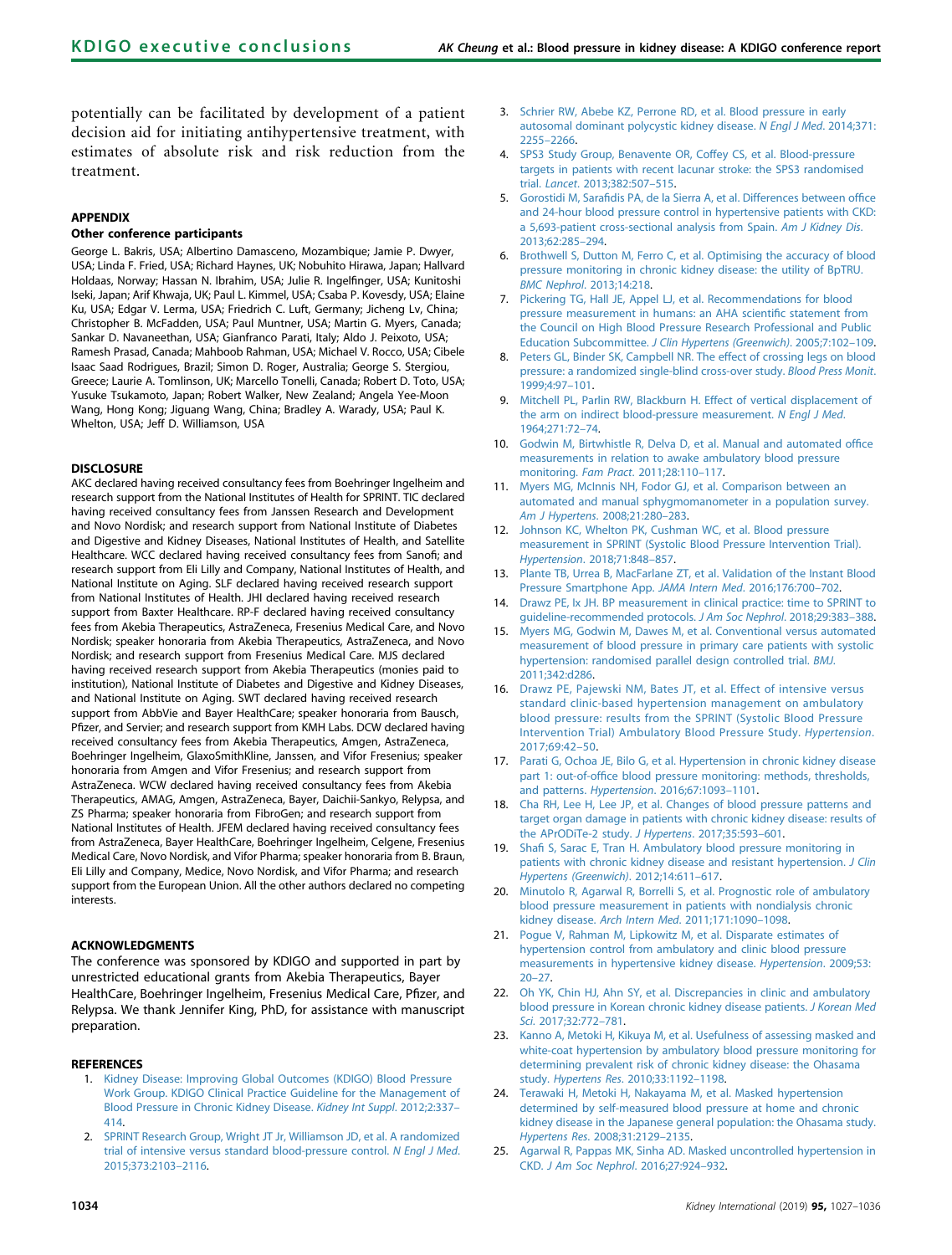- <span id="page-8-0"></span>26. [Che X, Mou S, Zhang W, et al. The impact of non-dipper circadian](http://refhub.elsevier.com/S0085-2538(19)30107-3/sref26) [rhythm of blood pressure on left ventricular hypertrophy in patients](http://refhub.elsevier.com/S0085-2538(19)30107-3/sref26) [with non-dialysis chronic kidney disease.](http://refhub.elsevier.com/S0085-2538(19)30107-3/sref26) Acta Cardiol. 2017;72:149–155.
- 27. [Wang C, Li Y, Zhang J, et al. Prognostic effect of isolated nocturnal](http://refhub.elsevier.com/S0085-2538(19)30107-3/sref27) [hypertension in Chinese patients with nondialysis chronic kidney](http://refhub.elsevier.com/S0085-2538(19)30107-3/sref27) disease. J Am Heart Assoc[. 2016;5:e004198. pii](http://refhub.elsevier.com/S0085-2538(19)30107-3/sref27).
- 28. [Fedecostante M, Spannella F, Cola G, et al. Chronic kidney disease is](http://refhub.elsevier.com/S0085-2538(19)30107-3/sref28) [characterized by "double trouble" higher pulse pressure plus night-time](http://refhub.elsevier.com/S0085-2538(19)30107-3/sref28) [systolic blood pressure and more severe cardiac damage.](http://refhub.elsevier.com/S0085-2538(19)30107-3/sref28) PLoS One. [2014;9:e86155.](http://refhub.elsevier.com/S0085-2538(19)30107-3/sref28)
- 29. [Wang C, Zhang J, Liu X, et al. Reversed dipper blood-pressure pattern is](http://refhub.elsevier.com/S0085-2538(19)30107-3/sref29) [closely related to severe renal and cardiovascular damage in patients](http://refhub.elsevier.com/S0085-2538(19)30107-3/sref29) [with chronic kidney disease.](http://refhub.elsevier.com/S0085-2538(19)30107-3/sref29) PLoS One. 2013;8:e55419.
- 30. [Rahman M, Greene T, Phillips RA, et al. A trial of 2 strategies to reduce](http://refhub.elsevier.com/S0085-2538(19)30107-3/sref30) [nocturnal blood pressure in blacks with chronic kidney disease.](http://refhub.elsevier.com/S0085-2538(19)30107-3/sref30) [Hypertension](http://refhub.elsevier.com/S0085-2538(19)30107-3/sref30). 2013;61:82–88.
- 31. [Mojon A, Ayala DE, Pineiro L, et al. Comparison of ambulatory blood](http://refhub.elsevier.com/S0085-2538(19)30107-3/sref31) [pressure parameters of hypertensive patients with and without chronic](http://refhub.elsevier.com/S0085-2538(19)30107-3/sref31) [kidney disease.](http://refhub.elsevier.com/S0085-2538(19)30107-3/sref31) Chronobiol Int. 2013;30:145–158.
- 32. [Crespo JJ, Pineiro L, Otero A, et al. Administration-time-dependent](http://refhub.elsevier.com/S0085-2538(19)30107-3/sref32) [effects of hypertension treatment on ambulatory blood pressure in](http://refhub.elsevier.com/S0085-2538(19)30107-3/sref32) [patients with chronic kidney disease.](http://refhub.elsevier.com/S0085-2538(19)30107-3/sref32) Chronobiol Int. 2013;30:159–175.
- 33. [Jacob P, Hartung R, Bohlender J, et al. Utility of 24-h ambulatory blood](http://refhub.elsevier.com/S0085-2538(19)30107-3/sref33) [pressure measurement in a routine clinical setting of patients with](http://refhub.elsevier.com/S0085-2538(19)30107-3/sref33) [chronic renal disease.](http://refhub.elsevier.com/S0085-2538(19)30107-3/sref33) J Hum Hypertens. 2004;18:745–751.
- 34. [Timio M, Venanzi S, Lolli S, et al.](http://refhub.elsevier.com/S0085-2538(19)30107-3/sref34) "Non-dipper" hypertensive patients and progressive renal insuffi[ciency: a 3-year longitudinal study.](http://refhub.elsevier.com/S0085-2538(19)30107-3/sref34) Clin Nephrol[. 1995;43:382](http://refhub.elsevier.com/S0085-2538(19)30107-3/sref34)–387.
- 35. [Agarwal R, Andersen MJ. Prognostic importance of ambulatory blood](http://refhub.elsevier.com/S0085-2538(19)30107-3/sref35) [pressure recordings in patients with chronic kidney disease.](http://refhub.elsevier.com/S0085-2538(19)30107-3/sref35) Kidney Int. [2006;69:1175](http://refhub.elsevier.com/S0085-2538(19)30107-3/sref35)–1180.
- 36. [Agarwal R, Andersen MJ. Prognostic importance of clinic and home](http://refhub.elsevier.com/S0085-2538(19)30107-3/sref36) [blood pressure recordings in patients with chronic kidney disease.](http://refhub.elsevier.com/S0085-2538(19)30107-3/sref36) Kidney Int[. 2006;69:406](http://refhub.elsevier.com/S0085-2538(19)30107-3/sref36)–411.
- 37. [Agarwal R, Andersen MJ. Blood pressure recordings within and outside](http://refhub.elsevier.com/S0085-2538(19)30107-3/sref37) [the clinic and cardiovascular events in chronic kidney disease.](http://refhub.elsevier.com/S0085-2538(19)30107-3/sref37) Am J Nephrol[. 2006;26:503](http://refhub.elsevier.com/S0085-2538(19)30107-3/sref37)–510.
- 38. [Alborzi P, Patel N, Agarwal R. Home blood pressures are of greater](http://refhub.elsevier.com/S0085-2538(19)30107-3/sref38) [prognostic value than hemodialysis unit recordings.](http://refhub.elsevier.com/S0085-2538(19)30107-3/sref38) Clin J Am Soc Nephrol[. 2007;2:1228](http://refhub.elsevier.com/S0085-2538(19)30107-3/sref38)–1234.
- 39. [Tripepi G, Fagugli RM, Dattolo P, et al. Prognostic value of 24-hour](http://refhub.elsevier.com/S0085-2538(19)30107-3/sref39) [ambulatory blood pressure monitoring and of night/day ratio in](http://refhub.elsevier.com/S0085-2538(19)30107-3/sref39) [nondiabetic, cardiovascular events-free hemodialysis patients.](http://refhub.elsevier.com/S0085-2538(19)30107-3/sref39) Kidney Int[. 2005;68:1294](http://refhub.elsevier.com/S0085-2538(19)30107-3/sref39)–1302.
- 40. [McMullan CJ, Hickson DA, Taylor HA, et al. Prospective analysis of the](http://refhub.elsevier.com/S0085-2538(19)30107-3/sref40) [association of ambulatory blood pressure characteristics with incident](http://refhub.elsevier.com/S0085-2538(19)30107-3/sref40) [chronic kidney disease.](http://refhub.elsevier.com/S0085-2538(19)30107-3/sref40) J Hypertens. 2015;33:1939–1946.
- 41. [Agarwal R. Blood pressure and mortality among hemodialysis patients.](http://refhub.elsevier.com/S0085-2538(19)30107-3/sref41) Hypertension[. 2010;55:762](http://refhub.elsevier.com/S0085-2538(19)30107-3/sref41)–768.
- 42. [Agarwal R, Andersen MJ, Light RP. Location not quantity of blood](http://refhub.elsevier.com/S0085-2538(19)30107-3/sref42) [pressure measurements predicts mortality in hemodialysis patients.](http://refhub.elsevier.com/S0085-2538(19)30107-3/sref42) Am J Nephrol[. 2008;28:210](http://refhub.elsevier.com/S0085-2538(19)30107-3/sref42)–217.
- 43. [Agarwal R, Kariyanna SS, Light RP. Prognostic value of circadian blood](http://refhub.elsevier.com/S0085-2538(19)30107-3/sref43) [pressure variation in chronic kidney disease.](http://refhub.elsevier.com/S0085-2538(19)30107-3/sref43) Am J Nephrol. 2009;30: [547](http://refhub.elsevier.com/S0085-2538(19)30107-3/sref43)–553.
- 44. [Li Y, Deng Q, Li H, et al. Prognostic value of nighttime blood pressure](http://refhub.elsevier.com/S0085-2538(19)30107-3/sref44) [load in Chinese patients with nondialysis chronic kidney disease.](http://refhub.elsevier.com/S0085-2538(19)30107-3/sref44) J Clin [Hypertens \(Greenwich\)](http://refhub.elsevier.com/S0085-2538(19)30107-3/sref44). 2017;19:890–898.
- 45. [McMullan CJ, Yano Y, Bakris GL, et al. Racial impact of diurnal variations](http://refhub.elsevier.com/S0085-2538(19)30107-3/sref45) [in blood pressure on cardiovascular events in chronic kidney disease.](http://refhub.elsevier.com/S0085-2538(19)30107-3/sref45) [J Am Soc Hypertens](http://refhub.elsevier.com/S0085-2538(19)30107-3/sref45). 2015;9:299–306.
- 46. [Okada T, Nakao T, Matsumoto H, et al. Value of morning home blood](http://refhub.elsevier.com/S0085-2538(19)30107-3/sref46) [pressure as a predictor of decline in renal function in patients with](http://refhub.elsevier.com/S0085-2538(19)30107-3/sref46) [chronic kidney disease.](http://refhub.elsevier.com/S0085-2538(19)30107-3/sref46) Am J Nephrol. 2008;28:982–989.
- 47. [Okada T, Nakao T, Matsumoto H, et al. Prognostic signi](http://refhub.elsevier.com/S0085-2538(19)30107-3/sref47)ficance of home [blood pressure control on renal and cardiovascular outcomes in elderly](http://refhub.elsevier.com/S0085-2538(19)30107-3/sref47) [patients with chronic kidney disease.](http://refhub.elsevier.com/S0085-2538(19)30107-3/sref47) Hypertens Res. 2009;32:1123– [1129](http://refhub.elsevier.com/S0085-2538(19)30107-3/sref47).
- 48. [Redon J, Plancha E, Swift PA, et al. Nocturnal blood pressure and](http://refhub.elsevier.com/S0085-2538(19)30107-3/sref48) [progression to end-stage renal disease or death in nondiabetic chronic](http://refhub.elsevier.com/S0085-2538(19)30107-3/sref48) [kidney disease stages 3 and 4.](http://refhub.elsevier.com/S0085-2538(19)30107-3/sref48) J Hypertens. 2010;28:602–607.
- 49. [Turak O, Afsar B, Siriopol D, et al. Morning blood pressure surge as a](http://refhub.elsevier.com/S0085-2538(19)30107-3/sref49) [predictor of development of chronic kidney disease.](http://refhub.elsevier.com/S0085-2538(19)30107-3/sref49) J Clin Hypertens (Greenwich)[. 2016;18:444](http://refhub.elsevier.com/S0085-2538(19)30107-3/sref49)–448.
- 50. [Amar J, Vernier I, Rossignol E, et al. Nocturnal blood pressure and 24](http://refhub.elsevier.com/S0085-2538(19)30107-3/sref50) [hour pulse pressure are potent indicators of mortality in hemodialysis](http://refhub.elsevier.com/S0085-2538(19)30107-3/sref50) patients. Kidney Int[. 2000;57:2485](http://refhub.elsevier.com/S0085-2538(19)30107-3/sref50)–2491.
- 51. [Minutolo R, Gabbai FB, Borrelli S, et al. Changing the timing of](http://refhub.elsevier.com/S0085-2538(19)30107-3/sref51) [antihypertensive therapy to reduce nocturnal blood pressure in CKD:](http://refhub.elsevier.com/S0085-2538(19)30107-3/sref51) [an 8-week uncontrolled trial.](http://refhub.elsevier.com/S0085-2538(19)30107-3/sref51) Am J Kidney Dis. 2007;50:908-917.
- 52. [Uhlig K, Patel K, Concannon TW, et al. Self-measured blood pressure:](http://refhub.elsevier.com/S0085-2538(19)30107-3/sref52) [future research needs. Future Research Needs Paper No. 16. Rockville,](http://refhub.elsevier.com/S0085-2538(19)30107-3/sref52) [MD: Agency for Healthcare Research and Quality Publ. No. 12-EHC088-](http://refhub.elsevier.com/S0085-2538(19)30107-3/sref52) [EF. 2012.](http://refhub.elsevier.com/S0085-2538(19)30107-3/sref52)
- 53. [Lahrmann H, Cortelli P, Hilz M, et al. EFNS guidelines on the diagnosis](http://refhub.elsevier.com/S0085-2538(19)30107-3/sref53) [and management of orthostatic hypotension.](http://refhub.elsevier.com/S0085-2538(19)30107-3/sref53) Eur J Neurol. 2006;13: 930–[936.](http://refhub.elsevier.com/S0085-2538(19)30107-3/sref53)
- 54. [Townsend RR, Chang TI, Cohen DL, et al. Orthostatic changes in systolic](http://refhub.elsevier.com/S0085-2538(19)30107-3/sref54) [blood pressure among SPRINT participants at baseline.](http://refhub.elsevier.com/S0085-2538(19)30107-3/sref54) J Am Soc Hypertens[. 2016;10:847](http://refhub.elsevier.com/S0085-2538(19)30107-3/sref54)–856.
- 55. [Fagard RH, De Cort P. Orthostatic hypotension is a more robust](http://refhub.elsevier.com/S0085-2538(19)30107-3/sref55) [predictor of cardiovascular events than nighttime reverse dipping in](http://refhub.elsevier.com/S0085-2538(19)30107-3/sref55) elderly. [Hypertension](http://refhub.elsevier.com/S0085-2538(19)30107-3/sref55). 2010;56:56–61.
- 56. [Ricci F, Fedorowski A, Radico F, et al. Cardiovascular morbidity and](http://refhub.elsevier.com/S0085-2538(19)30107-3/sref56) [mortality related to orthostatic hypotension: a meta-analysis of](http://refhub.elsevier.com/S0085-2538(19)30107-3/sref56) [prospective observational studies.](http://refhub.elsevier.com/S0085-2538(19)30107-3/sref56) Eur Heart J. 2015;36:1609–1617.
- 57. [Kario K. Orthostatic hypertension](http://refhub.elsevier.com/S0085-2538(19)30107-3/sref57)—a new haemodynamic [cardiovascular risk factor.](http://refhub.elsevier.com/S0085-2538(19)30107-3/sref57) Nat Rev Nephrol. 2013;9:726–738.
- 58. [Chang TI, Tabada GH, Yang J, et al. Visit-to-visit variability of blood](http://refhub.elsevier.com/S0085-2538(19)30107-3/sref58) [pressure and death, end-stage renal disease, and cardiovascular events](http://refhub.elsevier.com/S0085-2538(19)30107-3/sref58) [in patients with chronic kidney disease.](http://refhub.elsevier.com/S0085-2538(19)30107-3/sref58) J Hypertens. 2016;34:244–252.
- 59. Mente A, O'[Donnell M, Rangarajan S, et al. Urinary sodium excretion,](http://refhub.elsevier.com/S0085-2538(19)30107-3/sref59) [blood pressure, cardiovascular disease, and mortality: a community](http://refhub.elsevier.com/S0085-2538(19)30107-3/sref59)[level prospective epidemiological cohort study.](http://refhub.elsevier.com/S0085-2538(19)30107-3/sref59) Lancet. 2018;392:496– [506.](http://refhub.elsevier.com/S0085-2538(19)30107-3/sref59)
- 60. Mente A, O'[Donnell M, Rangarajan S, et al. Associations of urinary](http://refhub.elsevier.com/S0085-2538(19)30107-3/sref60) [sodium excretion with cardiovascular events in individuals with and](http://refhub.elsevier.com/S0085-2538(19)30107-3/sref60) [without hypertension: a pooled analysis of data from four studies.](http://refhub.elsevier.com/S0085-2538(19)30107-3/sref60) Lancet[. 2016;388:465](http://refhub.elsevier.com/S0085-2538(19)30107-3/sref60)–475.
- 61. O'[Donnell M, Mann JF, Schutte AE, et al. Dietary sodium and](http://refhub.elsevier.com/S0085-2538(19)30107-3/sref61) [cardiovascular disease risk.](http://refhub.elsevier.com/S0085-2538(19)30107-3/sref61) N Engl J Med. 2016;375:2404–2406.
- 62. [Obi Y, Kalantar-Zadeh K, Shintani A, et al. Estimated glomerular](http://refhub.elsevier.com/S0085-2538(19)30107-3/sref62) fi[ltration rate and the risk-bene](http://refhub.elsevier.com/S0085-2538(19)30107-3/sref62)fit profile of intensive blood pressure [control among non-diabetic patients: A post hoc analysis of a](http://refhub.elsevier.com/S0085-2538(19)30107-3/sref62) [randomized clinical trial.](http://refhub.elsevier.com/S0085-2538(19)30107-3/sref62) J Intern Med. 2018;283:314–327.
- 63. [Briet M, Bozec E, Laurent S, et al. Arterial stiffness and enlargement in](http://refhub.elsevier.com/S0085-2538(19)30107-3/sref63) [mild-to-moderate chronic kidney disease.](http://refhub.elsevier.com/S0085-2538(19)30107-3/sref63) Kidney Int. 2006;69:350–357.
- 64. [Messerli FH, Mancia G, Conti CR, et al. Dogma disputed: can](http://refhub.elsevier.com/S0085-2538(19)30107-3/sref64) [aggressively lowering blood pressure in hypertensive patients with](http://refhub.elsevier.com/S0085-2538(19)30107-3/sref64) [coronary artery disease be dangerous?](http://refhub.elsevier.com/S0085-2538(19)30107-3/sref64) Ann Intern Med. 2006;144:884– [893.](http://refhub.elsevier.com/S0085-2538(19)30107-3/sref64)
- 65. [Peralta CA, Shlipak MG, Wassel-Fyr C, et al. Association of](http://refhub.elsevier.com/S0085-2538(19)30107-3/sref65) [antihypertensive therapy and diastolic hypotension in chronic kidney](http://refhub.elsevier.com/S0085-2538(19)30107-3/sref65) disease. Hypertension[. 2007;50:474](http://refhub.elsevier.com/S0085-2538(19)30107-3/sref65)–480.
- 66. [Beddhu S, Chertow GM, Cheung AK, et al. In](http://refhub.elsevier.com/S0085-2538(19)30107-3/sref66)fluence of baseline diastolic [blood pressure on effects of intensive compared with standard blood](http://refhub.elsevier.com/S0085-2538(19)30107-3/sref66) [pressure control.](http://refhub.elsevier.com/S0085-2538(19)30107-3/sref66) Circulation. 2018;137:134–143.
- [Tomlinson LA, Holt SG, Leslie AR, et al. Prevalence of ambulatory](http://refhub.elsevier.com/S0085-2538(19)30107-3/sref67) [hypotension in elderly patients with CKD stages 3 and 4.](http://refhub.elsevier.com/S0085-2538(19)30107-3/sref67) Nephrol Dial Transplant[. 2009;24:3751](http://refhub.elsevier.com/S0085-2538(19)30107-3/sref67)–3755.
- 68. [Williamson JD, Supiano MA, Applegate WB, et al. Intensive vs](http://refhub.elsevier.com/S0085-2538(19)30107-3/sref68) [standard blood pressure control and cardiovascular disease outcomes](http://refhub.elsevier.com/S0085-2538(19)30107-3/sref68) [in adults aged](http://refhub.elsevier.com/S0085-2538(19)30107-3/sref68)  $\geq$  [75 years: a randomized clinical trial.](http://refhub.elsevier.com/S0085-2538(19)30107-3/sref68) JAMA. 2016;315: 2673–[2682.](http://refhub.elsevier.com/S0085-2538(19)30107-3/sref68)
- 69. [Cheung AK, Rahman M, Reboussin DM, et al. Effects of intensive BP](http://refhub.elsevier.com/S0085-2538(19)30107-3/sref69) control in CKD. [J Am Soc Nephrol](http://refhub.elsevier.com/S0085-2538(19)30107-3/sref69). 2017;28:2812–2823.
- 70. [ACCORD Study Group, Cushman WC, Evans GW, et al. Effects of](http://refhub.elsevier.com/S0085-2538(19)30107-3/sref70) [intensive blood-pressure control in type 2 diabetes mellitus.](http://refhub.elsevier.com/S0085-2538(19)30107-3/sref70) N Engl J Med[. 2010;362:1575](http://refhub.elsevier.com/S0085-2538(19)30107-3/sref70)–1585.
- 71. [ACCORD Study Group. Nine-year effects of 3.7 years of intensive](http://refhub.elsevier.com/S0085-2538(19)30107-3/sref71) [glycemic control on cardiovascular outcomes.](http://refhub.elsevier.com/S0085-2538(19)30107-3/sref71) Diabetes Care. 2016;39: 701–[708.](http://refhub.elsevier.com/S0085-2538(19)30107-3/sref71)
- 72. [Emdin CA, Rahimi K, Neal B, et al. Blood pressure lowering in type 2](http://refhub.elsevier.com/S0085-2538(19)30107-3/sref72) [diabetes: a systematic review and meta-analysis.](http://refhub.elsevier.com/S0085-2538(19)30107-3/sref72) JAMA. 2015;313:603– [615.](http://refhub.elsevier.com/S0085-2538(19)30107-3/sref72)
- 73. [Heerspink HJ, Kropelin TF, Hoekman J, et al. Drug-induced reduction in](http://refhub.elsevier.com/S0085-2538(19)30107-3/sref73) [albuminuria is associated with subsequent renoprotection: a meta](http://refhub.elsevier.com/S0085-2538(19)30107-3/sref73)analysis. [J Am Soc Nephrol](http://refhub.elsevier.com/S0085-2538(19)30107-3/sref73). 2015;26:2055–2064.